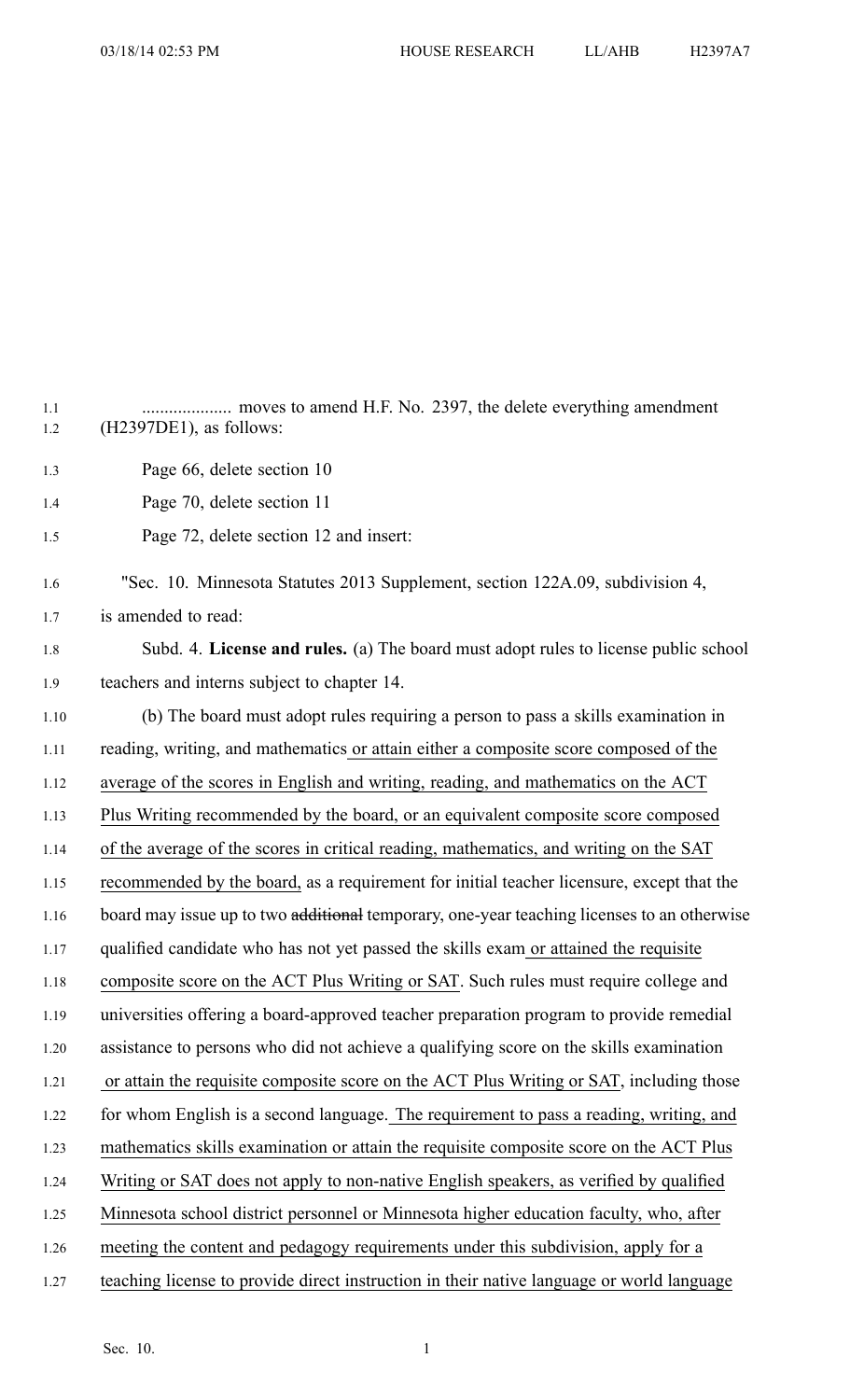2.1 instruction under section 120B.022, subdivision 1. A teacher candidate's official ACT 2.2 Plus Writing or SAT composite score repor<sup>t</sup> to the board must not be more than ten years 2.3 old at the time of licensure.

2.4 (c) The board must adopt rules to approve teacher preparation programs. The board, 2.5 upon the reques<sup>t</sup> of <sup>a</sup> postsecondary student preparing for teacher licensure or <sup>a</sup> licensed 2.6 graduate of <sup>a</sup> teacher preparation program, shall assist in resolving <sup>a</sup> dispute between the 2.7 person and <sup>a</sup> postsecondary institution providing <sup>a</sup> teacher preparation program when the 2.8 dispute involves an institution's recommendation for licensure affecting the person or the 2.9 person's credentials. At the board's discretion, assistance may include the application 2.10 of chapter 14.

2.11 (d) The board must provide the leadership and adopt rules for the redesign of teacher 2.12 education programs to implement <sup>a</sup> research based, results-oriented curriculum that 2.13 focuses on the skills teachers need in order to be effective. The board shall implement new 2.14 systems of teacher preparation program evaluation to assure program effectiveness based 2.15 on proficiency of graduates in demonstrating attainment of program outcomes. Teacher 2.16 preparation programs including alternative teacher preparation programs under section 2.17 122A.245, among other programs, must include <sup>a</sup> content-specific, board-approved, 2.18 performance-based assessment that measures teacher candidates in three areas: planning 2.19 for instruction and assessment; engaging students and supporting learning; and assessing 2.20 student learning. The board's redesign rules must include creating flexible, specialized 2.21 teaching licenses, credentials, and other endorsement forms to increase students' 2.22 participation in language immersion programs, world language instruction, career 2.23 development opportunities, work-based learning, early college courses and careers, career 2.24 and technical programs, Montessori schools, and project and place-based learning, among 2.25 other career and college ready learning offerings.

2.26 (e) The board must adopt rules requiring candidates for initial licenses to pass an 2.27 examination of general pedagogical knowledge and examinations of licensure-specific 2.28 teaching skills. The rules shall be effective by September 1, 2001. The rules under this 2.29 paragraph also must require candidates for initial licenses to teach prekindergarten or 2.30 elementary students to pass, as par<sup>t</sup> of the examination of licensure-specific teaching 2.31 skills, test items assessing the candidates' knowledge, skill, and ability in comprehensive, 2.32 scientifically based reading instruction under section 122A.06, subdivision 4, and their 2.33 knowledge and understanding of the foundations of reading development, the development 2.34 of reading comprehension, and reading assessment and instruction, and their ability to 2.35 integrate that knowledge and understanding.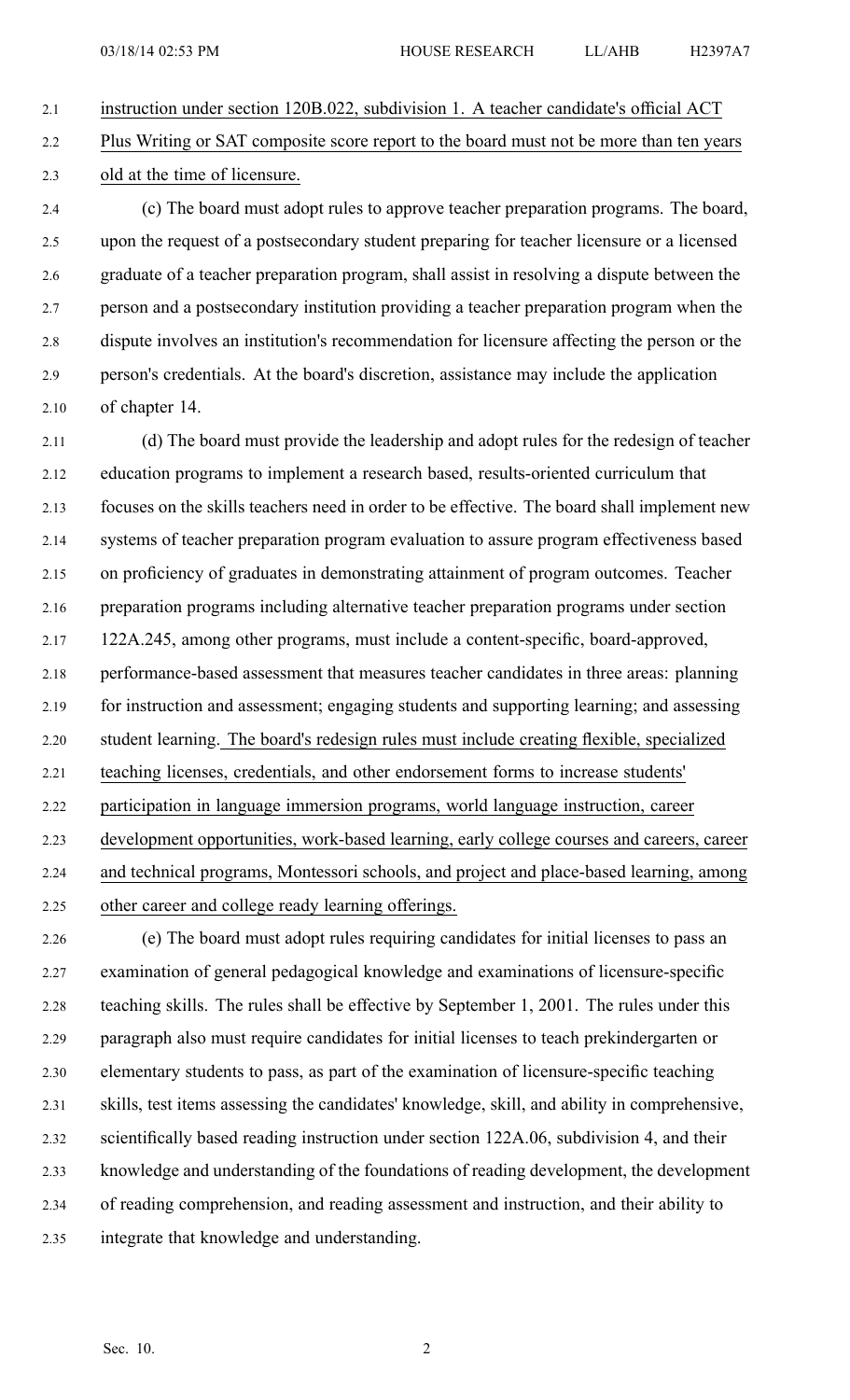3.1 (f) The board must adopt rules requiring teacher educators to work directly with 3.2 elementary or secondary school teachers in elementary or secondary schools to obtain 3.3 periodic exposure to the elementary or secondary teaching environment.

3.4 (g) The board must gran<sup>t</sup> licenses to interns and to candidates for initial licenses 3.5 based on appropriate professional competencies that are aligned with the board's licensing 3.6 system and students' diverse learning needs. The board must include these licenses in <sup>a</sup> 3.7 statewide differentiated licensing system that creates new leadership roles for successful 3.8 experienced teachers premised on <sup>a</sup> collaborative professional culture dedicated to meeting 3.9 students' diverse learning needs in the 21st century and formalizes mentoring and induction 3.10 for newly licensed teachers that is provided through <sup>a</sup> teacher suppor<sup>t</sup> framework.

3.11 (h) The board must design and implement an assessment system which requires <sup>a</sup> 3.12 candidate for an initial license and first continuing license to demonstrate the abilities 3.13 necessary to perform selected, representative teaching tasks at appropriate levels.

3.14 (i) The board must receive recommendations from local committees as established 3.15 by the board for the renewal of teaching licenses.

3.16 (j) The board must gran<sup>t</sup> life licenses to those who qualify according to requirements 3.17 established by the board, and suspend or revoke licenses pursuan<sup>t</sup> to sections 122A.20 and 3.18 214.10. The board must not establish any expiration date for application for life licenses.

3.19 (k) The board must adopt rules that require all licensed teachers who are renewing 3.20 their continuing license to include in their renewal requirements further preparation in 3.21 the areas of using positive behavior interventions and in accommodating, modifying, and 3.22 adapting curricula, materials, and strategies to appropriately meet the needs of individual 3.23 students and ensure adequate progress toward the state's graduation rule.

3.24 (l) In adopting rules to license public school teachers who provide health-related 3.25 services for disabled children, the board shall adopt rules consistent with license or 3.26 registration requirements of the commissioner of health and the health-related boards who 3.27 license personnel who perform similar services outside of the school.

3.28 (m) The board must adopt rules that require all licensed teachers who are renewing 3.29 their continuing license to include in their renewal requirements further reading 3.30 preparation, consistent with section 122A.06, subdivision 4. The rules do not take effect 3.31 until they are approved by law. Teachers who do not provide direct instruction including, at 3.32 least, counselors, school psychologists, school nurses, school social workers, audiovisual 3.33 directors and coordinators, and recreation personnel are exemp<sup>t</sup> from this section.

3.34 (n) The board must adopt rules that require all licensed teachers who are renewing 3.35 their continuing license to include in their renewal requirements further preparation, 3.36 first, in understanding the key warning signs of early-onset mental illness in children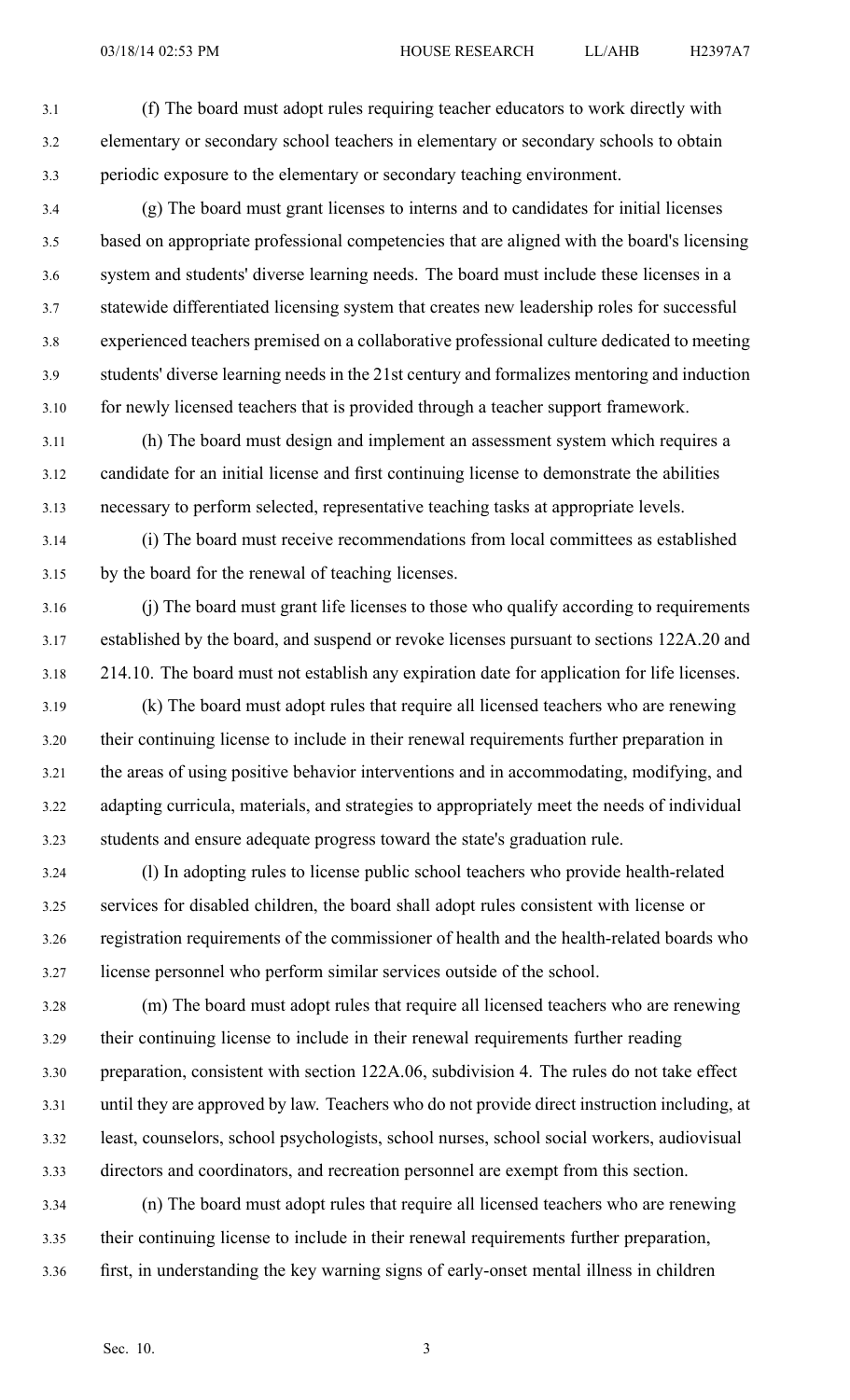- 4.1 and adolescents and then, during subsequent licensure renewal periods, preparation may
- 4.2 include providing <sup>a</sup> more in-depth understanding of students' mental illness trauma,
- 4.3 accommodations for students' mental illness, parents' role in addressing students' mental
- 4.4 illness, Fetal Alcohol Spectrum Disorders, autism, the requirements of section 125A.0942
- 4.5 governing restrictive procedures, and de-escalation methods, among other similar topics.
- 

4.6 **EFFECTIVE DATE.** This section applies to persons applying to the Board of 4.7 Teaching for their initial teaching license July 1, 2014, or later.

4.8 Sec. 11. Minnesota Statutes 2013 Supplement, section 122A.18, subdivision 2, is 4.9 amended to read:

4.10 Subd. 2. **Teacher and suppor<sup>t</sup> personnel qualifications.** (a) The Board of 4.11 Teaching must issue licenses under its jurisdiction to persons the board finds to be 4.12 qualified and competent for their respective positions.

4.13 (b) The board must require <sup>a</sup> person to pass an examination of skills in reading, 4.14 writing, and mathematics or attain either <sup>a</sup> composite score composed of the average of 4.15 the scores in English and writing, reading, and mathematics on the ACT Plus Writing 4.16 recommended by the board, or an equivalent composite score composed of the average 4.17 of the scores in critical reading, mathematics, and writing on the SAT recommended by 4.18 the board, before being granted an initial teaching license to provide direct instruction to 4.19 pupils in prekindergarten, elementary, secondary, or special education programs, excep<sup>t</sup> 4.20 that the board may issue up to two additional temporary, one-year teaching licenses to 4.21 an otherwise qualified candidate who has not ye<sup>t</sup> passed the skills exam or attained the 4.22 requisite composite score on the ACT Plus Writing or SAT. The board must require 4.23 colleges and universities offering <sup>a</sup> board approved teacher preparation program to make 4.24 available upon reques<sup>t</sup> remedial assistance that includes <sup>a</sup> formal diagnostic componen<sup>t</sup> 4.25 to persons enrolled in their institution who did not achieve <sup>a</sup> qualifying score on the 4.26 skills examination or attain the requisite composite ACT Plus Writing or SAT score, 4.27 including those for whom English is <sup>a</sup> second language. The colleges and universities 4.28 must make available assistance in the specific academic areas of candidates' deficiency 4.29 in which the person did not achieve a qualifying score. School districts may make 4.30 available upon reques<sup>t</sup> similar, appropriate, and timely remedial assistance that includes <sup>a</sup> 4.31 formal diagnostic componen<sup>t</sup> to those persons employed by the district who completed 4.32 their teacher education program, who did not achieve <sup>a</sup> qualifying score on the skills 4.33 examination, including those persons for whom English is a second language and persons 4.34 under section 122A.23, subdivision 2, paragraph (h), who completed their teacher's 4.35 education program outside the state of Minnesota or attain the requisite composite ACT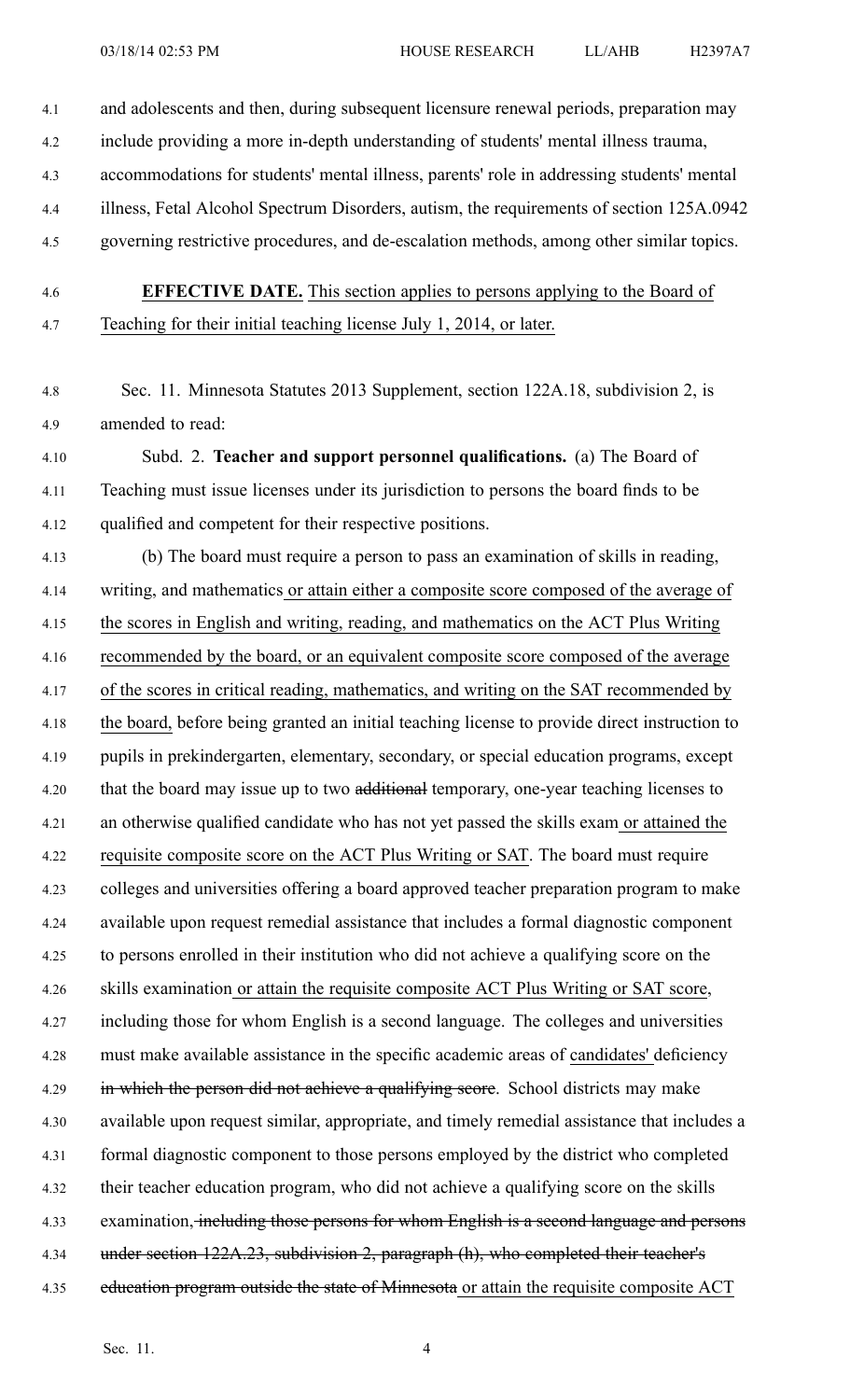5.1 Plus Writing or SAT score, and who received <sup>a</sup> temporary license to teach in Minnesota. 5.2 The Board of Teaching shall repor<sup>t</sup> annually to the education committees of the legislature 5.3 on the total number of teacher candidates during the most recent school year taking the 5.4 skills examination, the number who achieve <sup>a</sup> qualifying score on the examination, the 5.5 number who do not achieve <sup>a</sup> qualifying score on the examination, the distribution of all 5.6 candidates' scores, the number of candidates who have taken the examination at least once 5.7 before, and the number of candidates who have taken the examination at least once before 5.8 and achieve <sup>a</sup> qualifying score, and the candidates who have not attained the requisite 5.9 composite ACT Plus Writing or SAT score or have not passed <sup>a</sup> content or pedagogy 5.10 exam, disaggregated by categories of race, ethnicity, and eligibility for financial aid.

5.11 (c) The Board of Teaching must gran<sup>t</sup> continuing licenses only to those persons who 5.12 have met board criteria for granting <sup>a</sup> continuing license, which includes passing the skills 5.13 examination in reading, writing, and mathematics or attaining the requisite composite 5.14 ACT Plus Writing or SAT score consistent with paragraph (b), and the exceptions in 5.15 section 122A.09, subdivision 4, paragraph (b)., that are consistent with this paragraph. 5.16 The requirement to pass <sup>a</sup> reading, writing, and mathematics skills examination, or 5.17 attain the requisite composite score on the ACT Plus Writing or SAT does not apply to 5.18 non-native English speakers, as verified by qualified Minnesota school district personnel 5.19 or Minnesota higher education faculty, who, after meeting the content and pedagogy 5.20 requirements under this subdivision, apply for <sup>a</sup> teaching license to provide direct 5.21 instruction in their native language or world language instruction under section 120B.022, 5.22 subdivision 1. A teacher candidate's official ACT Plus Writing or SAT composite score 5.23 repor<sup>t</sup> to the board must not be more than ten years old at the time of licensure.

5.24 (d) All colleges and universities approved by the board of teaching to prepare 5.25 persons for teacher licensure must include in their teacher preparation programs <sup>a</sup> common 5.26 core of teaching knowledge and skills to be acquired by all persons recommended 5.27 for teacher licensure. This common core shall meet the standards developed by the 5.28 interstate new teacher assessment and suppor<sup>t</sup> consortium in its 1992 "model standards for 5.29 beginning teacher licensing and development." Amendments to standards adopted under 5.30 this paragraph are covered by chapter 14. The board of teaching shall repor<sup>t</sup> annually to 5.31 the education committees of the legislature on the performance of teacher candidates 5.32 on common core assessments of knowledge and skills under this paragraph during the 5.33 most recent school year.

5.34 **EFFECTIVE DATE.** This section applies to persons applying to the Board of 5.35 Teaching for their initial teaching license July 1, 2014, or later.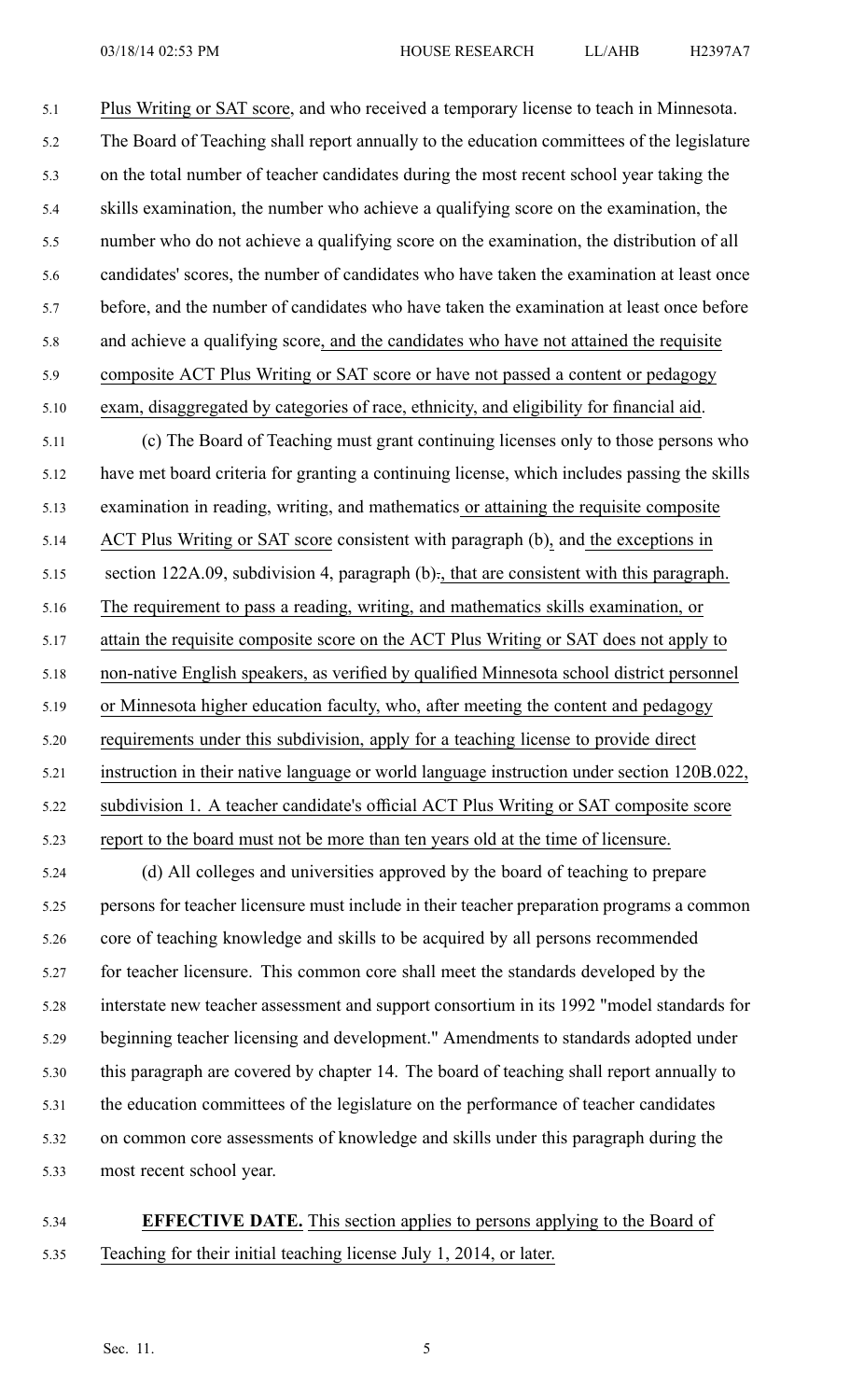6.1 Sec. 12. Minnesota Statutes 2013 Supplement, section 122A.23, subdivision 2, is 6.2 amended to read: 6.3 Subd. 2. **Applicants licensed in other states.** (a) Subject to the requirements of 6.4 sections 122A.18, subdivision 8, and 123B.03, the Board of Teaching must issue <sup>a</sup> teaching 6.5 license or <sup>a</sup> temporary teaching license under paragraphs(b) to (e) to an applicant who holds 6.6 at least <sup>a</sup> baccalaureate degree from <sup>a</sup> regionally accredited college or university and holds 6.7 or held <sup>a</sup> similar out-of-state teaching license that requires the applicant to successfully 6.8 complete <sup>a</sup> teacher preparation program approved by the issuing state, which includes 6.9 field-specific teaching methods and student teaching or essentially equivalent experience.

6.10 (b) The Board of Teaching must issue <sup>a</sup> teaching license to an applicant who:

6.11 (1) successfully completed all exams and human relations preparation components 6.12 required by the Board of Teaching; and

6.13 (2) holds or held an out-of-state teaching license to teach the same content field and 6.14 grade levels if the scope of the out-of-state license is no more than one two grade level 6.15 levels less than <sup>a</sup> similar Minnesota license.

6.16 (c) The Board of Teaching, consistent with board rules and paragraph (h), must 6.17 issue up to three one-year temporary teaching licenses to an applicant who holds or held 6.18 an out-of-state teaching license to teach the same content field and grade levels, where 6.19 the scope of the out-of-state license is no more than one two grade level levels less than 6.20 <sup>a</sup> similar Minnesota license, but has not successfully completed all exams and human 6.21 relations preparation components required by the Board of Teaching.

6.22 (d) The Board of Teaching, consistent with board rules, must issue up to three 6.23 one-year temporary teaching licenses to an applicant who:

6.24 (1) successfully completed all exams and human relations preparation components 6.25 required by the Board of Teaching; and

6.26 (2) holds or held an out-of-state teaching license to teach the same content field and 6.27 grade levels, where the scope of the out-of-state license is no more than one two grade 6.28 level levels less than <sup>a</sup> similar Minnesota license, but has not completed field-specific 6.29 teaching methods or student teaching or equivalent experience.

6.30 The applicant may complete field-specific teaching methods and student teaching

6.31 or equivalent experience by successfully participating in <sup>a</sup> one-year school district

6.32 mentorship program consistent with board-adopted standards of effective practice and

6.33 Minnesota graduation requirements.

6.34 (e) The Board of Teaching must issue <sup>a</sup> temporary teaching license for <sup>a</sup> term of 6.35 up to three years only in the content field or grade levels specified in the out-of-state 6.36 license to an applicant who: